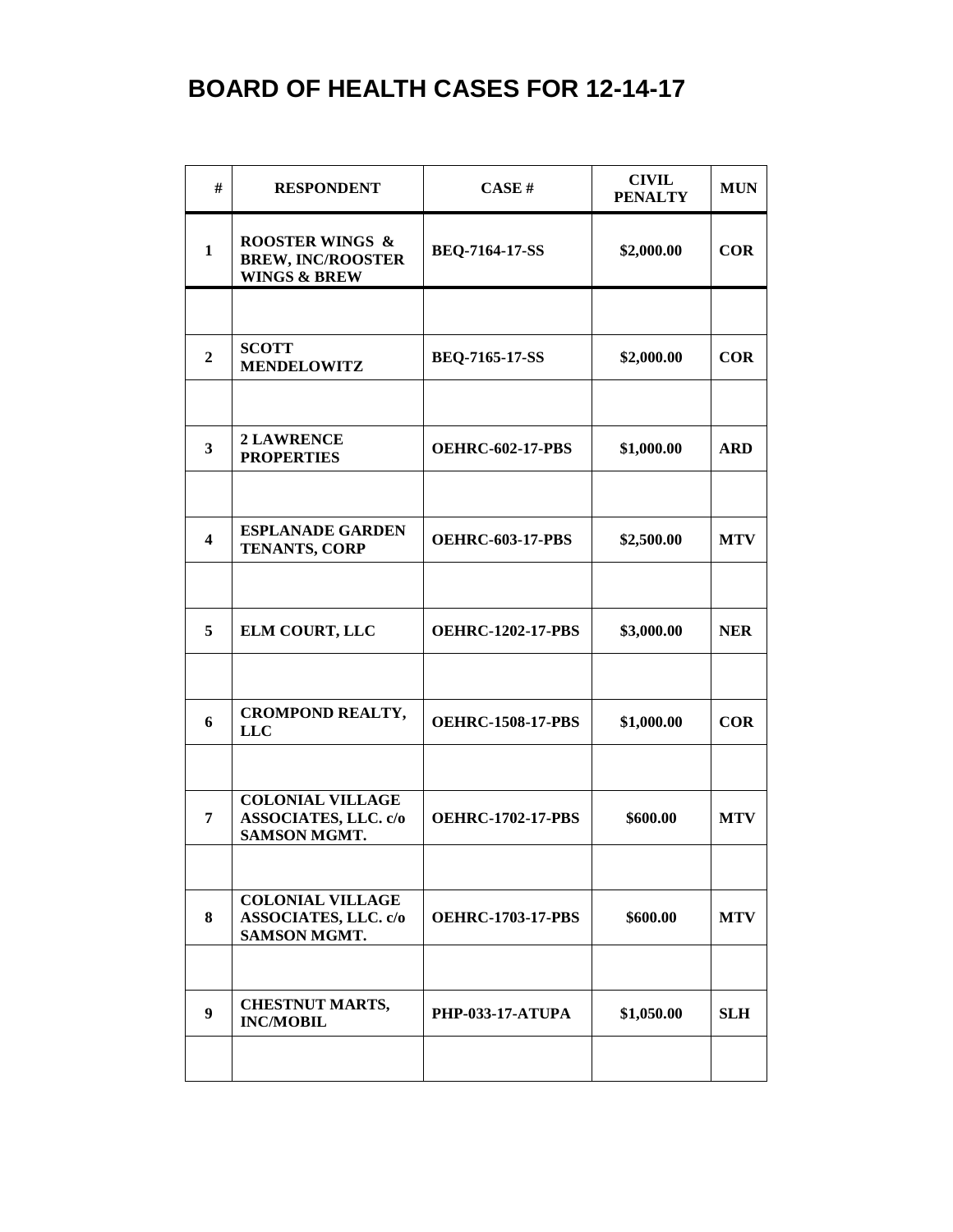| #  | <b>RESPONDENT</b>                                                                 | CASE#                   | <b>CIVIL</b><br><b>PENALTY</b> | <b>MUN</b> |
|----|-----------------------------------------------------------------------------------|-------------------------|--------------------------------|------------|
| 10 | <b>MORAN</b><br>MARKETPLACE,<br><b>INC/LA MARQUETA</b>                            | <b>PHP-059-17-ATUPA</b> | \$2,100.00                     | <b>WHP</b> |
|    |                                                                                   |                         |                                |            |
| 11 | <b>VILLAGE OF</b><br><b>MAMARONECK</b>                                            | PHP-6345-16-DC          | \$300.00                       | <b>MMV</b> |
|    |                                                                                   |                         |                                |            |
| 12 | CAFÉ GRUENER,<br><b>CORP/CAFÉ GRUENER</b>                                         | <b>PHP-6250-16-FSE</b>  | \$1,200.00                     | <b>NEC</b> |
|    |                                                                                   |                         |                                |            |
| 13 | <b>ROOSTER WINGS &amp;</b><br><b>BREW, INC/ROOSTER</b><br><b>WINGS &amp; BREW</b> | PHP-6500-17-FSE         | \$2,800.00                     | $COR$      |
|    |                                                                                   |                         |                                |            |
| 14 | WP UNO, INC/<br><b>PIZZERIA UNO</b>                                               | PHP-6746-17-FSE         | \$300.00                       | <b>WHP</b> |
|    |                                                                                   |                         |                                |            |
| 15 | <b>BALDANZA AT THE</b><br>POST, LLC/BALDANZA<br><b>AT THE FARMHOUSE</b>           | <b>PHP-6808-17-FSE</b>  | \$500.00                       | <b>BED</b> |
|    |                                                                                   |                         |                                |            |
| 16 | GW ASSOC. OF NY,<br><b>INC/THE MARINA</b><br><b>GRILL</b>                         | <b>PHP-6856-17-FSE</b>  | \$500.00                       | <b>NER</b> |
|    |                                                                                   |                         |                                |            |
| 17 | <b>RAHMAN SAYED</b>                                                               | <b>PHP-6912-17-FSE</b>  | \$2,000.00                     | <b>OSV</b> |
|    |                                                                                   |                         |                                |            |
| 18 | ZLCNY, INC/KOKU                                                                   | <b>PHP-7214-17-FSE</b>  | \$300.00                       | <b>NEC</b> |
|    |                                                                                   |                         |                                |            |
| 19 | <b>JUICE LAB, LLC/THE</b><br><b>JUICE LAB</b>                                     | <b>PHP-7221-17-FSE</b>  | \$500.00                       | <b>WHP</b> |
|    |                                                                                   |                         |                                |            |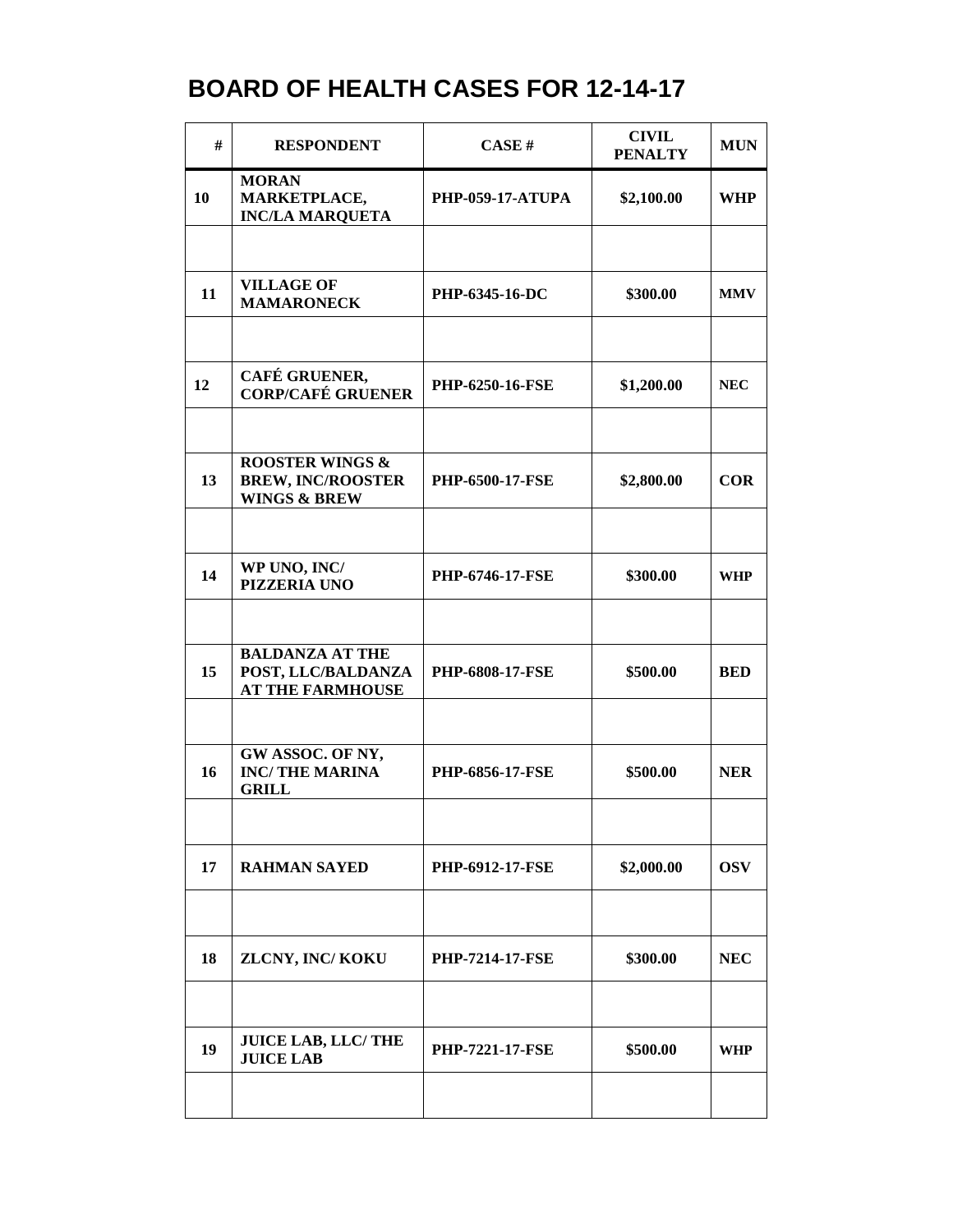| #  | <b>RESPONDENT</b>                                                                                                      | CASE H                 | <b>CIVIL</b><br><b>PENALTY</b> | <b>MUN</b> |
|----|------------------------------------------------------------------------------------------------------------------------|------------------------|--------------------------------|------------|
| 20 | THREE QUEENS,<br><b>CORP/MAKONDO</b><br><b>RESTAURANT</b>                                                              | <b>PHP-7258-17-FSE</b> | \$2,350.00                     | <b>POC</b> |
|    |                                                                                                                        |                        |                                |            |
| 21 | <b>KITTLE HOUSE ON</b><br>THE HUDSON, LP/<br><b>RIVERMARKET</b>                                                        | <b>PHP-7311-17-FSE</b> | \$1,800.00                     | <b>TTN</b> |
|    |                                                                                                                        |                        |                                |            |
| 22 | HOMESTYLE @ WEST.<br><b>COUNTY CENTER,</b><br><b>INC/HOMESTYLE</b> @<br><b>WEST. COUNTY CTR</b>                        | <b>PHP-7330-17-FSE</b> | \$500.00                       | <b>WHP</b> |
|    |                                                                                                                        |                        |                                |            |
| 23 | <b>RMR RESIDENTIAL</b><br><b>REALTY, LLC/PINE</b><br><b>RIDGE TOWNHOUSE</b><br><b>POOL</b>                             | PHP-6049-17-SPO        | \$300.00                       | <b>LAR</b> |
|    |                                                                                                                        |                        |                                |            |
| 24 | <b>HARTSDALE MANOR</b><br><b>OWNERS, CORP/</b><br><b>HARTSDALE MANOR</b><br><b>POOL</b>                                | <b>PHP-6855-17-SPO</b> | \$700.00                       | <b>GRB</b> |
|    |                                                                                                                        |                        |                                |            |
| 25 | <b>CRESTHAVEN</b><br><b>OWNERS, INC/</b><br><b>CRESTHAVEN</b><br><b>OWNERS MAIN POOL</b>                               | PHP-6989-17-SPO        | \$100.00                       | YON        |
|    |                                                                                                                        |                        |                                |            |
| 26 | <b>HALF MOON BAY</b><br><b>HOMEOWNERS</b><br><b>ASSOCIATION/HALF</b><br><b>MOON BAY POOL @</b><br><b>ADMIRAL HOUSE</b> | <b>PHP-7204-17-SPO</b> | \$1,200.00                     | <b>CRO</b> |
|    |                                                                                                                        |                        |                                |            |
| 27 | <b>BRIDLE RIDGE</b><br>HOMEOWNERS,<br><b>ASSOCIATION/BRIDLE</b><br><b>RIDGE HOMEOWNERS</b><br><b>ASSOC POOL</b>        | <b>PHP-7205-17-SPO</b> | \$850.00                       | <b>YTN</b> |
|    |                                                                                                                        |                        |                                |            |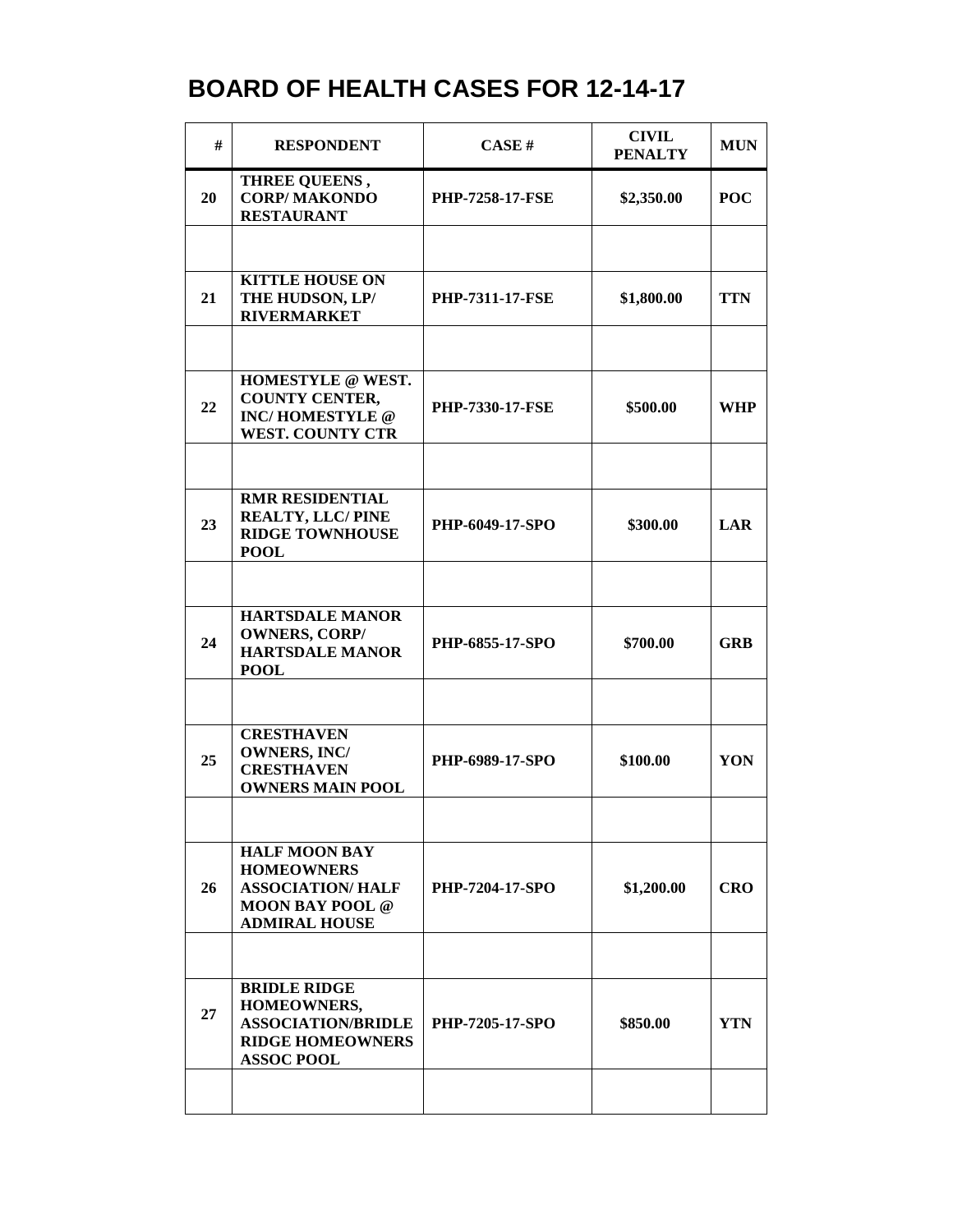| #  | <b>RESPONDENT</b>                                                                                                       | CASE#                 | <b>CIVIL</b><br><b>PENALTY</b> | <b>MUN</b> |
|----|-------------------------------------------------------------------------------------------------------------------------|-----------------------|--------------------------------|------------|
| 28 | <b>HALF MOON BAY</b><br><b>HOMEOWNERS</b><br><b>ASSOCIATION./ HALF</b><br><b>MOON BAY SPA @</b><br><b>ADMIRAL HOUSE</b> | PHP-7206-17-SPO       | \$600.00                       | <b>CRO</b> |
|    |                                                                                                                         |                       |                                |            |
| 29 | <b>BRIDLE RIDGE</b><br>HOMEOWNERS,<br><b>ASSOC/BRIDLE RIDGE</b><br><b>HOMEOWNERS ASSOC</b><br><b>WADING POOL</b>        | PHP-7207-17-SPO       | \$4,500.00                     | <b>YTN</b> |
|    |                                                                                                                         |                       |                                |            |
| 30 | <b>HUDSON POINT</b><br><b>CONDOMINIUM</b><br><b>ASSOC/HUDSON</b><br>POINT CONDO. POOL                                   | PHP-7209-17-SPO       | \$600.00                       | <b>OSV</b> |
|    |                                                                                                                         |                       |                                |            |
| 31 | <b>LAKESIDE FIELD</b><br><b>CLUB, INC/LAKESIDE</b><br><b>FIELD CLUB MAIN</b><br><b>POOL</b>                             | PHP-7272-17-SPO       | \$800.00                       | <b>NSM</b> |
|    |                                                                                                                         |                       |                                |            |
| 32 | <b>KATONAH CLOSE</b><br><b>HOMEOWNERS</b><br><b>ASSOC/KATONAH</b><br><b>CLOSE OUTDOOR</b><br><b>POOL</b>                | PHP-7291-17-SPO       | \$300.00                       | <b>LEW</b> |
|    |                                                                                                                         |                       |                                |            |
|    | <b>TOTAL</b>                                                                                                            |                       | \$38,850.00                    |            |
|    |                                                                                                                         |                       |                                |            |
|    | <b>CIVIL PENALTY</b><br><b>WAIVED</b>                                                                                   |                       |                                |            |
|    |                                                                                                                         |                       |                                |            |
| 33 | <b>SUMAYA N.</b><br><b>SAMARNEH</b>                                                                                     | <b>PHP-6044-17-LD</b> | \$0.00                         | YON        |
|    |                                                                                                                         |                       |                                |            |